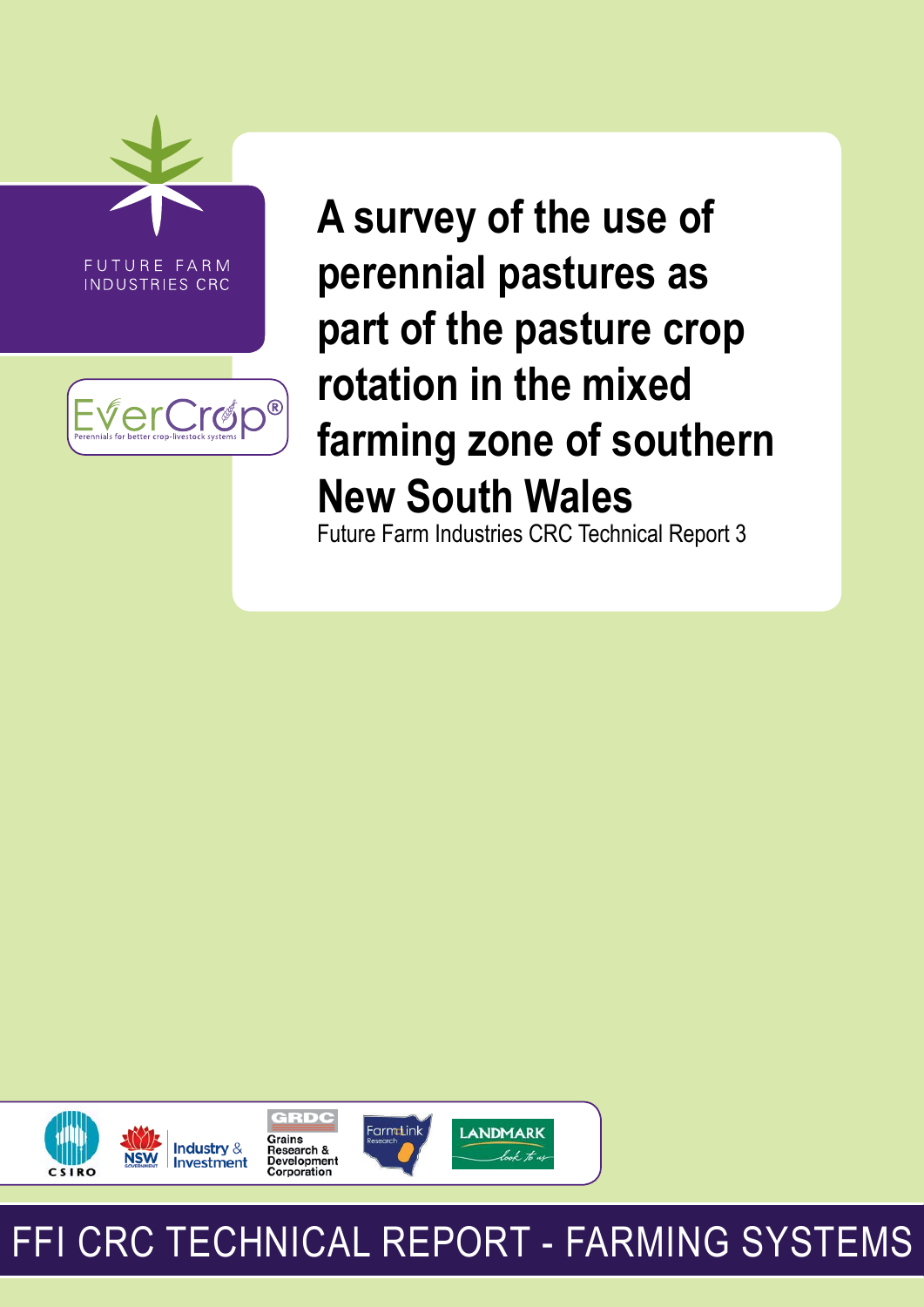#### **Published by: Future Farm Industries CRC**

C/- The University of Western Australia M081 35 Stirling Highway Crawley WA 6009

ISBN: 978-0-9775865-6-1

ISSN: 1837-686X

Future Farm Industries CRC Technical Report 3

Sub series: Farming Systems

Citation: Dear BS, Casburn GR, Li GD, Walker J, Bowden P, Hayes RC (2010) A survey of the use of perennial pastures as part of the pasture crop rotation in the mixed farming zone of southern New South Wales. Future Farm Industries CRC Technical Report 3, Future Farm Industries CRC, Perth, Western Australia.

Electronic copies of this publication can be downloaded from the Future Farm Industries CRC website (http://www.futurefarmonline.com.au/publications/other-publications.htm).

© Future Farm Industries CRC 2010

Future Farm Industries CRC aims to transform Australian agriculture and rural landscapes by developing and applying Profitable Perennials™ technologies to innovative farming systems and new regional industries.

#### **Disclaimer**

The information contained in this technical report has been electronically published by the Future Farm Industries CRC to assist public knowledge and discussion to improve the sustainable management of natural resources and agricultural systems in Australia.

FFI CRC does not guarantee or warrant the accuracy, reliability, completeness or currency of the information on this site nor its usefulness in achieving any purpose. To the extent permitted by law, Future Farm Industries CRC gives no warranty as to the accuracy, currency, reliability or completeness of any information contained in this report and the Future Farm Industries CRC will not be liable for any loss, damage, cost or expense incurred by any person from the use of or reliance on information provided.

Where technical information has been prepared by or contributed by authors external to the CRC, readers are encouraged to contact the author(s) and conduct their own enquiries before making use of that information.

#### **Copyright**

Copyright of this publication and all the information it contains, vests in the CRC. The CRC grants permission for the general use of any or all of this information provided due acknowledgement is given to its source.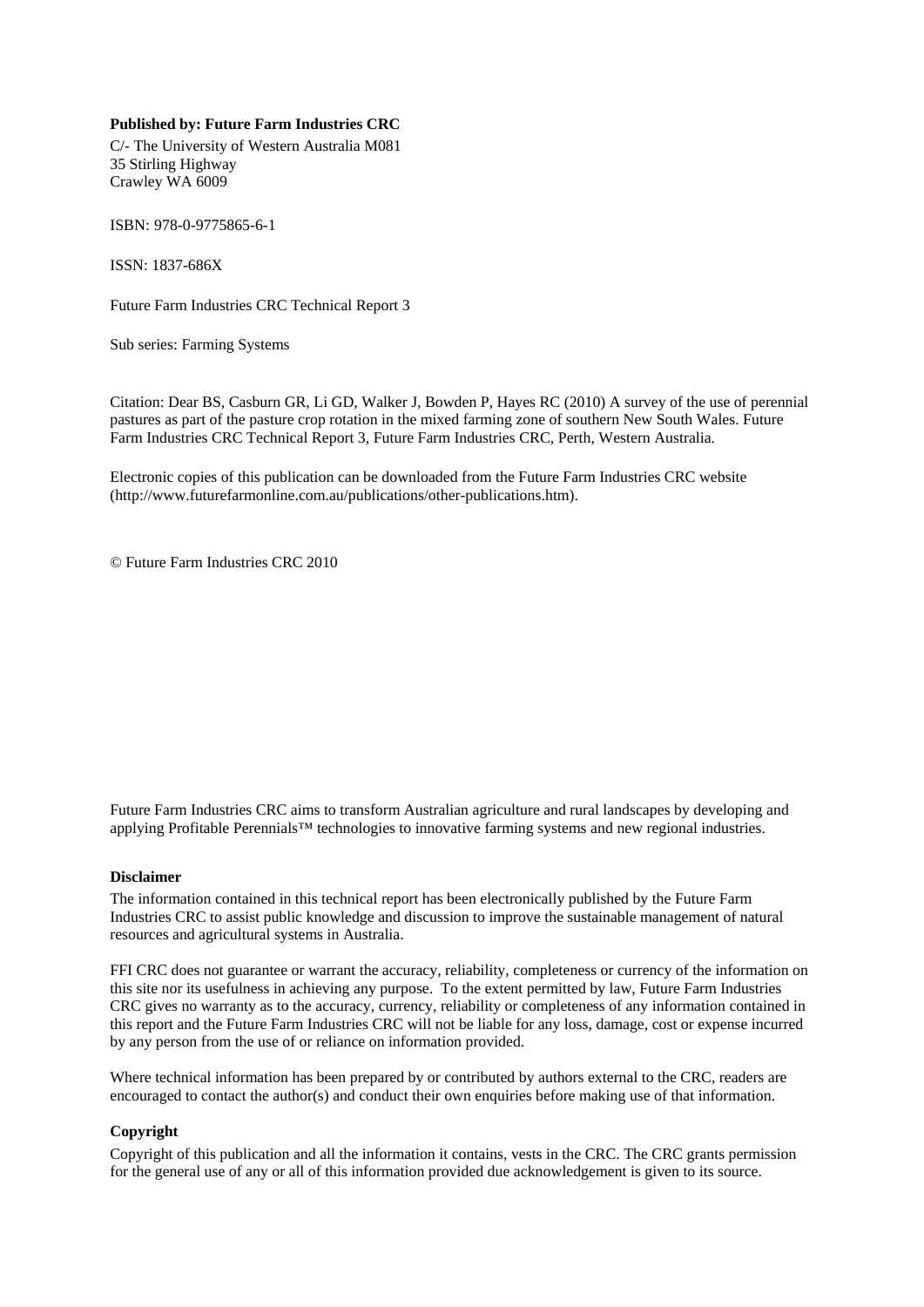



## A survey of the use of perennial pastures as part of the pasture-crop rotation in the mixed farming zone of southern New South Wales

BS Dear, GR Casburn, GD Li, J Walker, P Bowden, RC Hayes Industry & Investment NSW Agricultural Institute, Wagga Wagga NSW **Future Farm Industries CRC** 

## **Table of Contents**

| Question 1. Percentage of farm sown to crop, perennial pasture and annual pasture        |
|------------------------------------------------------------------------------------------|
| Question 2. Percentage of perennial pasture area sown to particular perennial species  9 |
|                                                                                          |
|                                                                                          |
|                                                                                          |
|                                                                                          |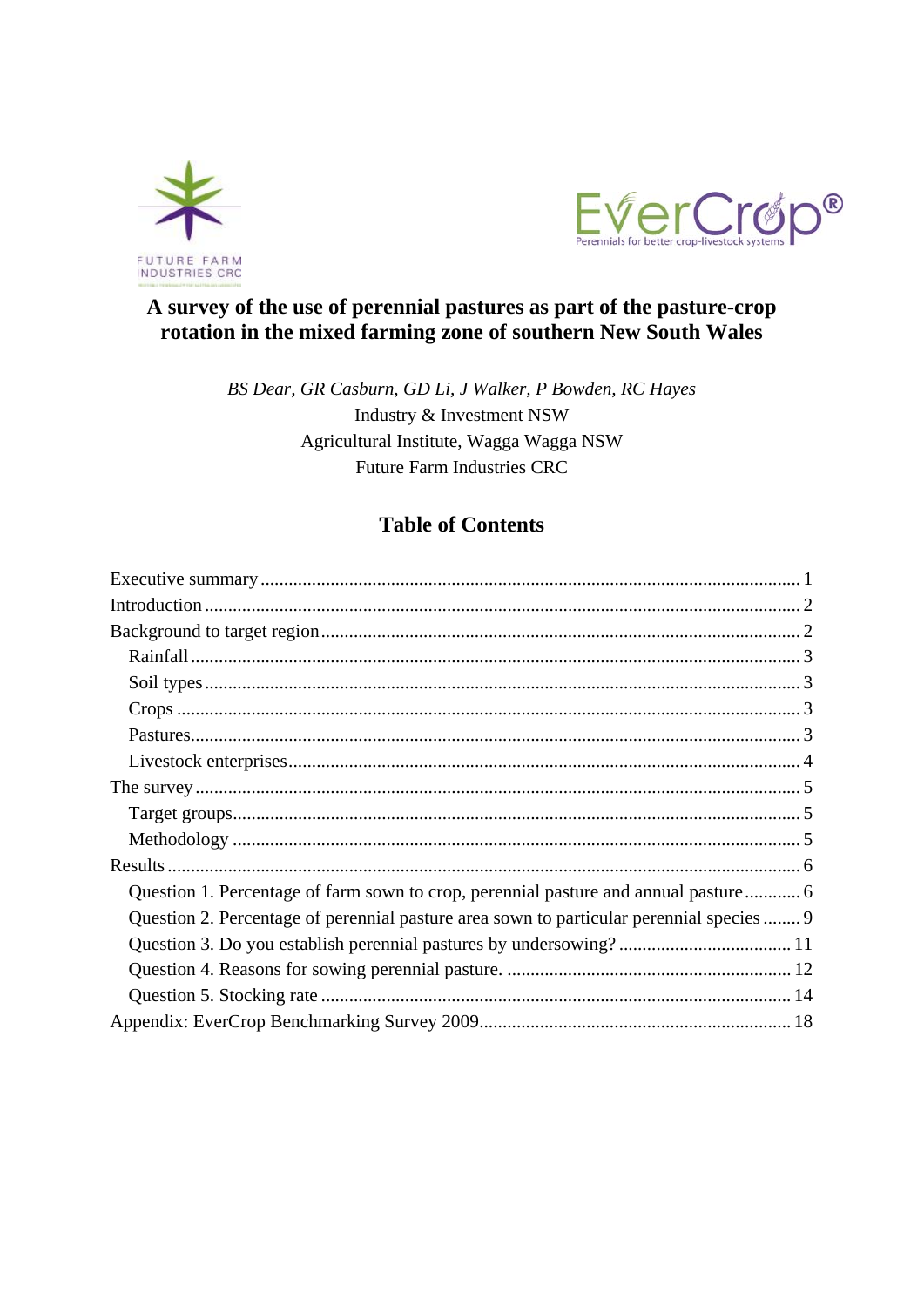#### **Executive summary**

This report summarises the results of a survey conducted in 2009 in the mixed farming zone of southern New South Wales to determine the use of perennial pasture species within the pasture-crop rotation. The survey was part of the *EverCrop* project within the Future Farm Industries CRC. A total of 95 farmers were surveyed. Respondents were mainly farmers who attended workshops and farmer meetings organised by farming system groups and district agronomists. The location of the properties surveyed ranged from Temora and Ariah Park in the northern part of the target zone to Holbrook and Brocklesby in the south. Comparisons of pre-drought, current and future land allocation and management are made.

 Averaged over the whole region at any one time about 52% of the land managed by respondents is under crop, 29% sown to pasture containing perennials, and 19% sown to annual pasture species only. About 20% of farms had 10% or less of land under crop, and 7% of farms reported having more than 80% of land under crop.

 The reasons given for having perennial pastures as part of the pasture-crop rotation included increased stocking rates, increased animal liveweight and reduced need for supplementary feeding. Responsiveness to summer rain, provision of out of season feed and improved ground cover were the three key advantages identified by producers for incorporating perennial pastures. Negative aspects of perennials identified by farmers included expensive to sow, difficulty in removing prior to cropping and reduced crop yields after perennials.

 Lucerne was the most widely grown perennial. Eighty-four percent of farms reported having some pastures containing lucerne, 48% of farms reported having phalaris, 31% had native perennial grasses and 26% had chicory. Twice as many farms in the eastern part of the region had chicory as those in the western region. Perennial ryegrass and tall fescue were present on less than 2% of farms.

 Cover-cropping was the most common method of establishing pastures with 83% of farmers utilising this technique.

 Forty-one percent of farms had a stocking rate of 1-2 ewes/ha across the whole farm and a further 26% had 1 ewe/ha or less. Stocking rates had declined across the whole region due to drought. The prolonged drought does not appear to have influenced the proportion of crop and pasture sown or future land allocation intentions. Based on interviews with farmers the drought has served to justify the continued role of livestock enterprises in the system due to their stabilising effect on farm income.

 Most farms lambed in April-May (31% of farms) with a further 25% lambing in August. Calving time was spread out between February-October with most calving in August-September (54%) and a further 18% calving in February.

 The results from this survey will be used to identify issues restraining the greater use and adoption of perennials in farming systems. The area currently sown to pastures and crops reported in the survey will be compared with the optimum proportion of crop and pasture predicted from the bioeconomic model MIDAS as part of the *EverCrop* research project. The *EverCrop* project will also seek ways of overcoming the constraints identified and quantify the benefits of perennials to the farming system.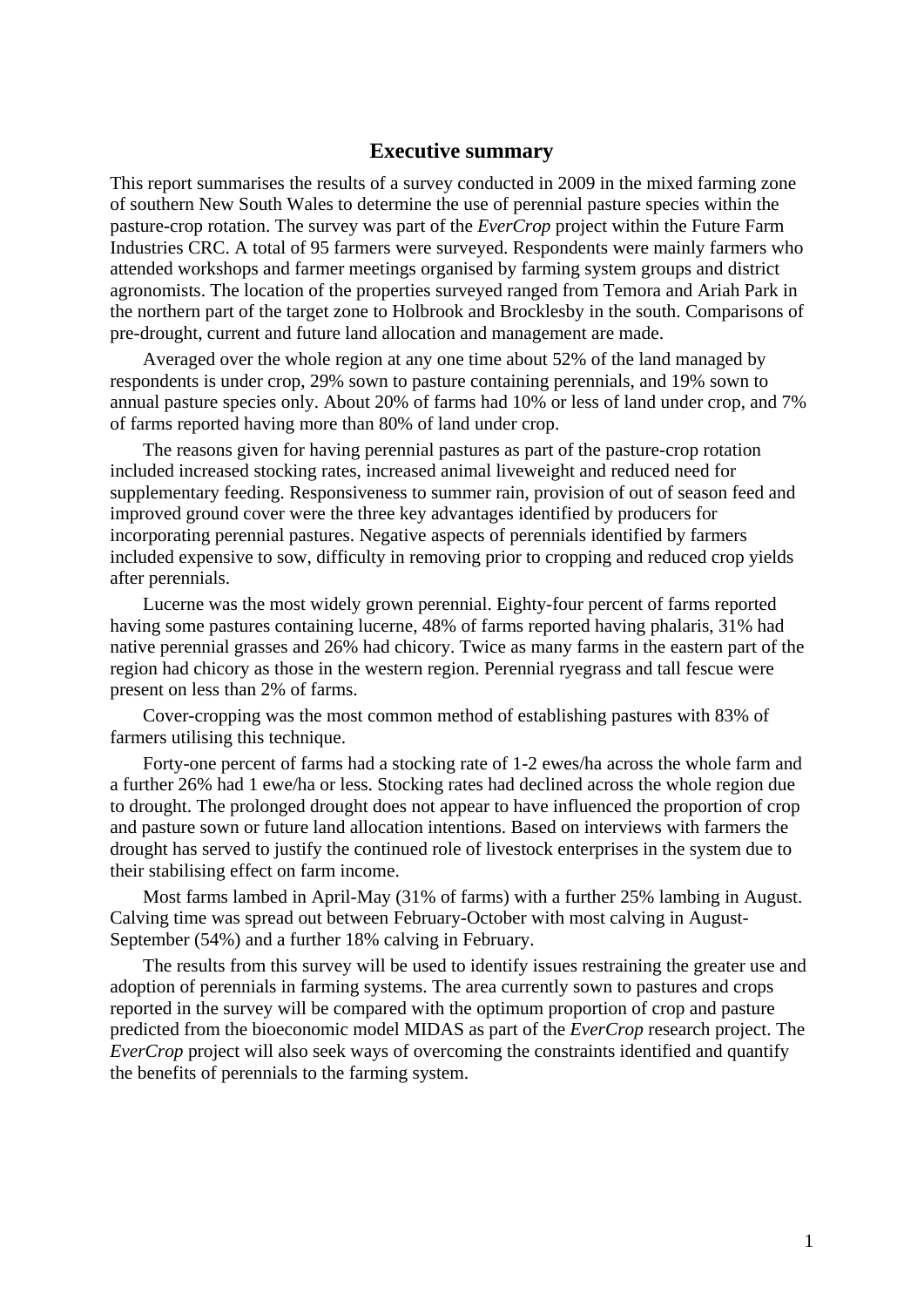## **Introduction**

A major goal of the Future Farm Industries (FFI CRC) is to increase the profitability and sustainability of farming through the greater use of perennial pasture species in farming systems. Perennial pasture species have been shown to provide feed for livestock over a longer period and utilise rainfall more effectively. They also convey a number of important natural resource management benefits such as reducing deep drainage which can lead to dryland salinity, soil acidification and increase river salinity. Some perennials such as perennial grasses also increase ground cover leading to reduced soil erosion.

 The *EverCrop* project was set up by the FFI CRC with financial support from the Grains Research and Development Corporation to promote the awareness and adoption of perennial pasture species as part of mixed farming enterprises in southern NSW. The *EverCrop* project has several components including the establishment of on-farm participatory research sites in combination with farmer groups, using bioeconomic models to determine the impact of perennials on farm profit and targeted research on issues found to be inhibiting the greater adoption of perennials.

 At the commencement of the project a survey of farmers was undertaken to benchmark the current use of perennials as part of the rotation in southern NSW and determine farmer attitudes to perennial pasture species. This survey was designed to set up baseline values for criteria such as:

- Current ratio of crop and pasture on farms in the target region
- The proportion of farm sown to perennial pasture species
- Perennial species they are sowing
- Planned changes in the area sown to perennial pasture species
- Farmer perspectives on advantages and disadvantages of sowing perennials
- Factors restricting greater use of perennials in pasture-crop rotations.

## **Background to target region**

The mixed farming zone of southern NSW includes a combination of cropping and livestock activities typically in a phased rotation. The length of the pasture and crop phases varies depending on the relative profitability of crops and livestock but typically each phase is about four to six years in duration. This combination of livestock and crops conveys a number of advantages including income diversification, minimisation of risk from variation in climate and commodity prices as well as production advantages including weed control, restoration of soil fertility and improvement in soil structure.

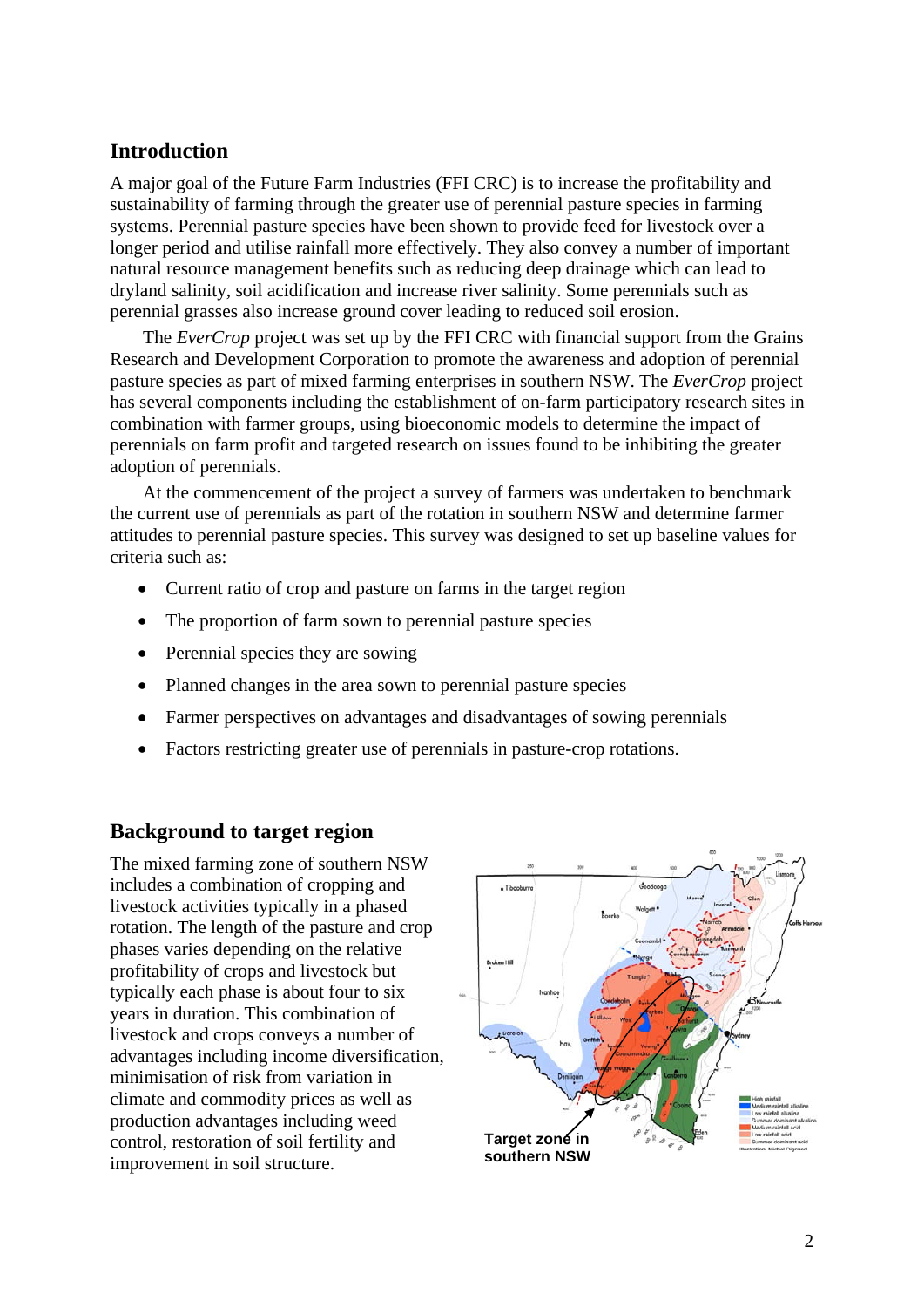## *Rainfall*

Rainfall ranges from around 650 mm in the higher elevation and undulating slopes to the east of the region, declining to around 400 mm in the Riverina Plains to the west. The annual rainfall distribution varies from a uniform distribution pattern in the northern parts to more winter dominant in the south. The growing season is regarded as predominantly autumnwinter-spring although less reliable rainfall over summer can produce significant amounts of feed. Rainfall over the last nine years has been significantly below average and much of the region being drought declared. Rainfall at Wagga Wagga for example has averaged 397 mm over the last nine years and 364 mm over the last four years compared to the 100 year average of 523 mm.

## *Soil types*

The four main soil types across the region are:

- Non-arable Tenosols; skeletal soils, shallow or rocky, often steeply sloping, can also include low lying areas not suitable for cultivation
- Grey Vertosols; sodic grey clays, heavy textured cracking soils, poorly drained, low infiltration rates, subsoil constraints to root growth, can be saline at depth, can have gilgai present, often present on floodplains of inland steams, parent material alluvial or sedimentary
- Light Red Kandosols; acidic gradational soils, lack clear or abrupt B horizon, heavy sandy loams, includes red earths
- Red Chromosols; duplex soils, generally not strongly acidic, acid trend with depth, includes red brown earths and podzolic soils, generally favourable physical properties.

The kandosols and chromosols have become acid with farming over time. Most of the arable soils have been limed to pH  $5$  (CaCl<sub>2</sub>) or greater to correct surface acidity but many of these soils can have an acid sub soil restricting growth of acid sensitive species.

## *Crops*

The region is suitable to a wide range of winter crops. The main crops sown are wheat (*Triticum aestivum*), oats (*Avena sativa*), barley (*Hordeum vulgare*), triticale (*Triticale* spp) and canola (*Brassica napus*). Pulses such as field peas (*Pisum sativum*), lupins (*Lupinus* spp) and vetches (*Vicia* spp) can also be grown but low economic returns restrict their wider use. Generally there is insufficient summer rain for warm season crops such as sunflowers (*Helianthus annuus*), maize (*Zea mays*) and sorghum (*Sorghum*) although they can be grown with supplementary irrigation.

#### *Pastures*

The pastures sown as part of the pasture phase are typically based on the annual legume subterranean clover (*Trifolium subterraneum*) which is well adapted to the mostly cool season growing period (autumn-winter-spring). Volunteer annual grasses and broadleaf weeds can make up a significant component of these pastures. Burr medic (*Medicago polymorpha*) is naturalised on large segments of land within this zone. Other annual legumes such as balansa clover (*T. michelianum*), gland clover (*T. glanduliferum*) and biserulla (*Biserulla pelecinus*) are also adapted to the region.

 Lucerne (*Medicago sativa*) is the dominant perennial pasture species grown throughout the region. Although widely grown, its more extensive use is limited by susceptibility to acid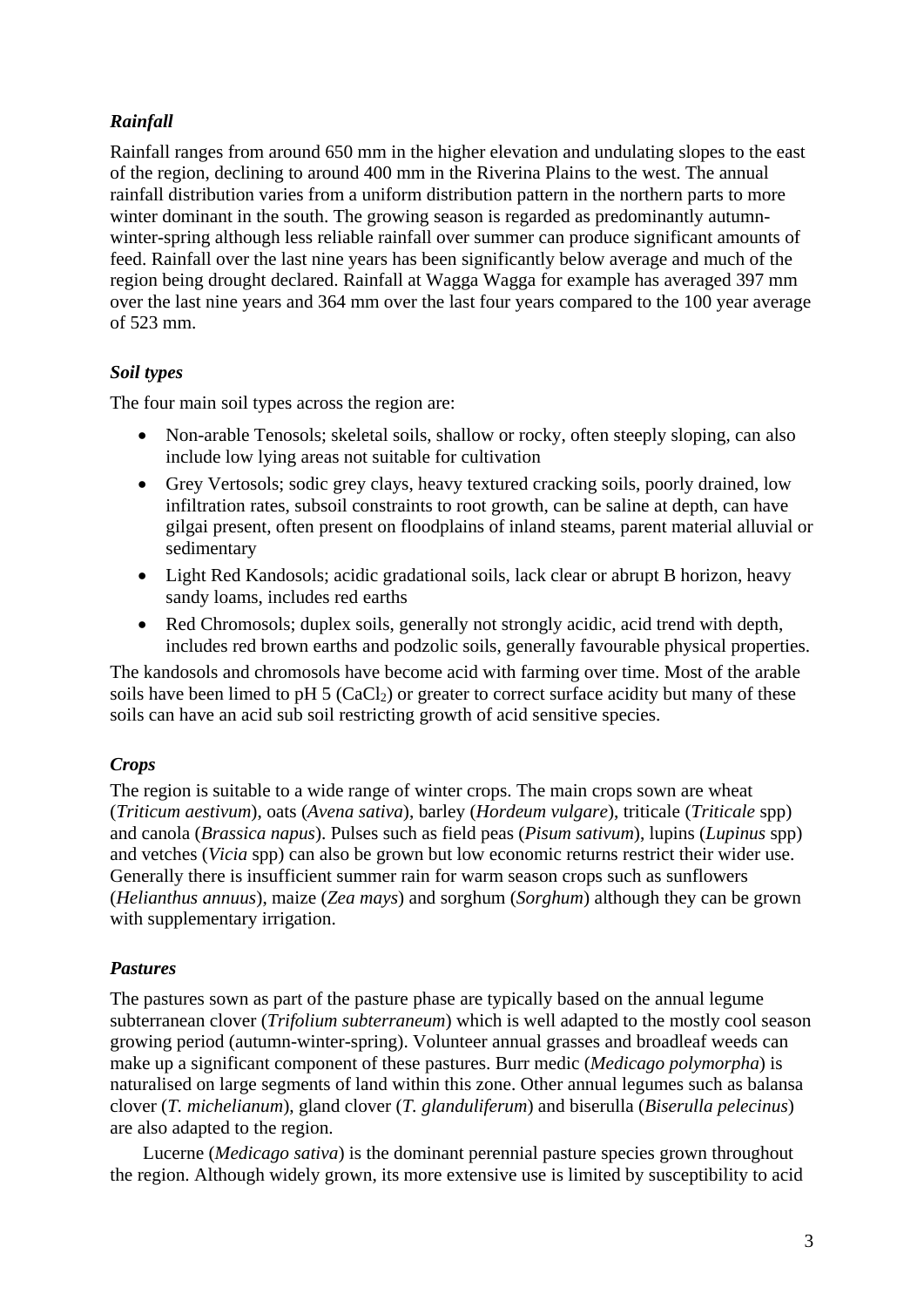soils, waterlogging and poor persistence under set stocking. Concerns with animal health issues arising from grazing pure lucerne, such as bloat and redgut, prevent some farmers from expanding the area sown. Other perennial pasture species potentially adapted to parts of the region include chicory (*Cichorium intybus*) and perennial grasses such as phalaris (*Phalaris aquatica*), tall fescue (*Festuca arundinacae*) and cocksfoot (*Dactylus glomerata*). The region is generally too dry and drought prone for species such as white clover (*T. repens*) or perennial ryegrass (*Lolium perenne*) to persist.

#### *Livestock enterprises*

There is diverse range of livestock activities within the region based on sheep and cattle. Typically sheep enterprises are based on either Merino ewes or 1st cross ewes. Traditionally Merino ewes have been joined to Merino rams for wool production with a proportion joined to long wool British breed rams to produce prime lamb mothers.

 With the continued trend of lower wool prices coupled with the increase in both mutton and lamb prices there has been a gradual shift into sheep meat production. Many producers now join the majority of their Merinos ewes to either terminal rams for lamb meat production or maternal rams to produce prime lamb mothers. Some producers have stayed with Merinos and put effort into finishing the wether and cull ewe lambs for the meat market. Others have moved solely into producing prime lambs by selling all their Merinos and buying in replacement 1st cross ewes.

 Either way, there has been an increased need to extend the growing season to either provide green feed later in the year to finish lambs or earlier in the year to feed lambing ewes. This need has resulted in increasing use of grazing cereal crops and pastures such as lucerne and chicory.

 Cattle are more commonly run in the southern area of the region. Breeding forms the basis of most enterprises with trading often forming part of the system. The majority of production is aimed at yearling production for the feedlots or supermarket trade. During the last decade there has been a steady increase in the numbers finished in feedlots making up approximately 35% of all animals slaughtered. This number has dropped significantly over the last two years as a result of a large drop in cattle numbers coupled with high grain prices and large fluctuations of the Australian dollar.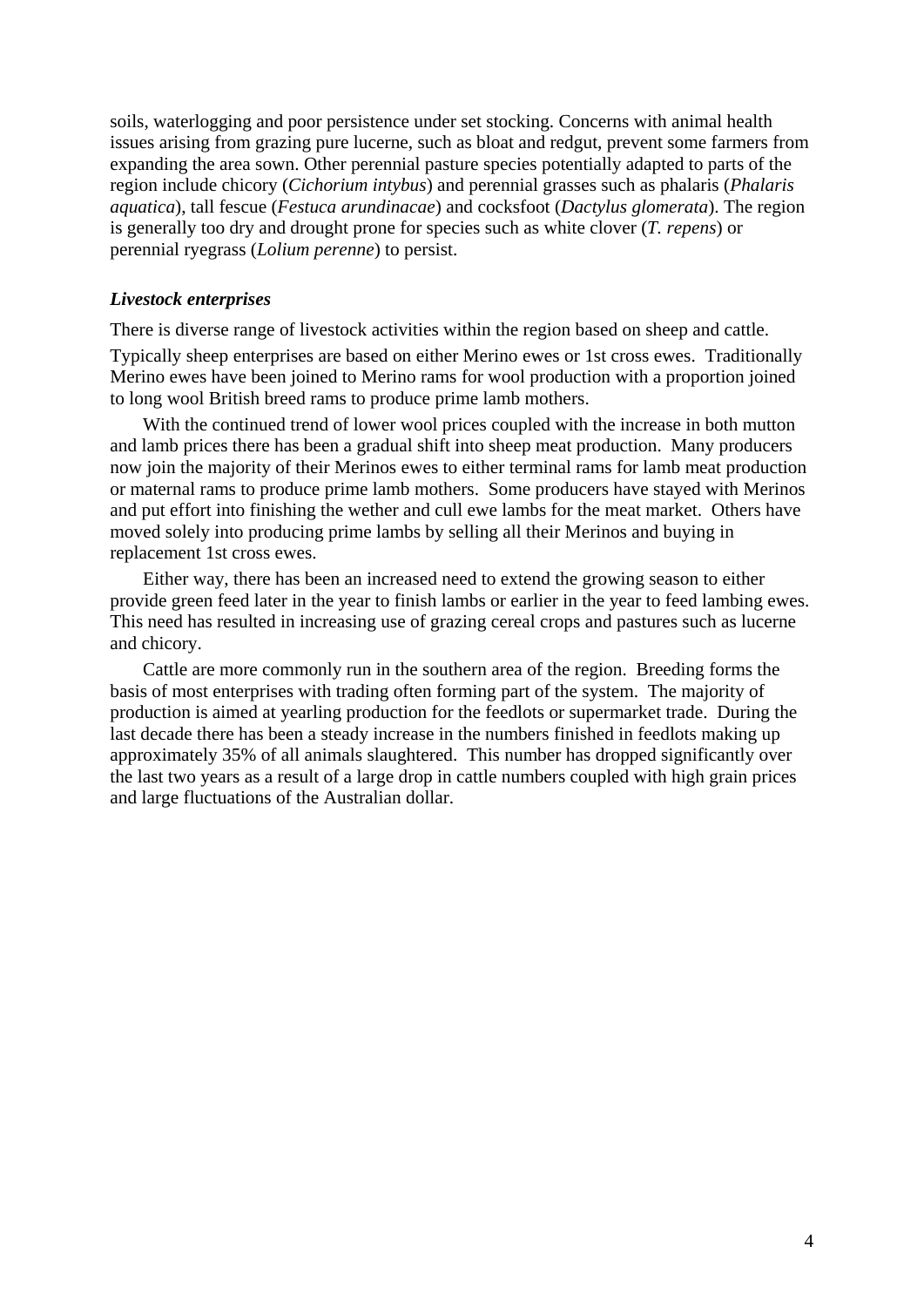## **The survey**

#### *Target groups*

Farmers surveyed were typically members of farmer groups such as Landcare or Farming Systems Groups. The groups were located across the region with differing rainfall and soil types. Farmers surveyed were those who regularly attended farmer groups and were interested in increasing the sustainability and productivity of the farmer enterprise and could be regarded as more progressive. The full age spectrum was represented although the groups are likely to have a larger proportion of younger farmers than in the general farming community.

#### *Methodology*

Farmers were given a standard questionnaire (Appendix) to complete in a group setting. The identity of farmers was not recorded but the geographic location of their properties was identified to enable differences in responses with rainfall and region to be extracted.

 Where participants were asked to rank in order of importance a series of answers to a particular question, answers were given a score based on the response. The highest rank received the greatest score and the lowest rank the least. Respondent scores were summed to give an overall ranking for each answer to the question.

 Results are presented for the whole region and broken down into the eastern and western components of the region. The eastern region included 44 farms in the higher rainfall zone (550-700 mm), located predominantly around the towns of Cootamundra, Burrumbuttock and, Brocklesby, East and West Hume. The western region had 51 farms located in the lower rainfall zone (450-550mm), located around the towns of Ariah Park, Temora, Junee and Henty.

 Stocking rates are presented as both the stocking rate reported over the whole farm area and the stocking rate based on the area of pasture on particular properties.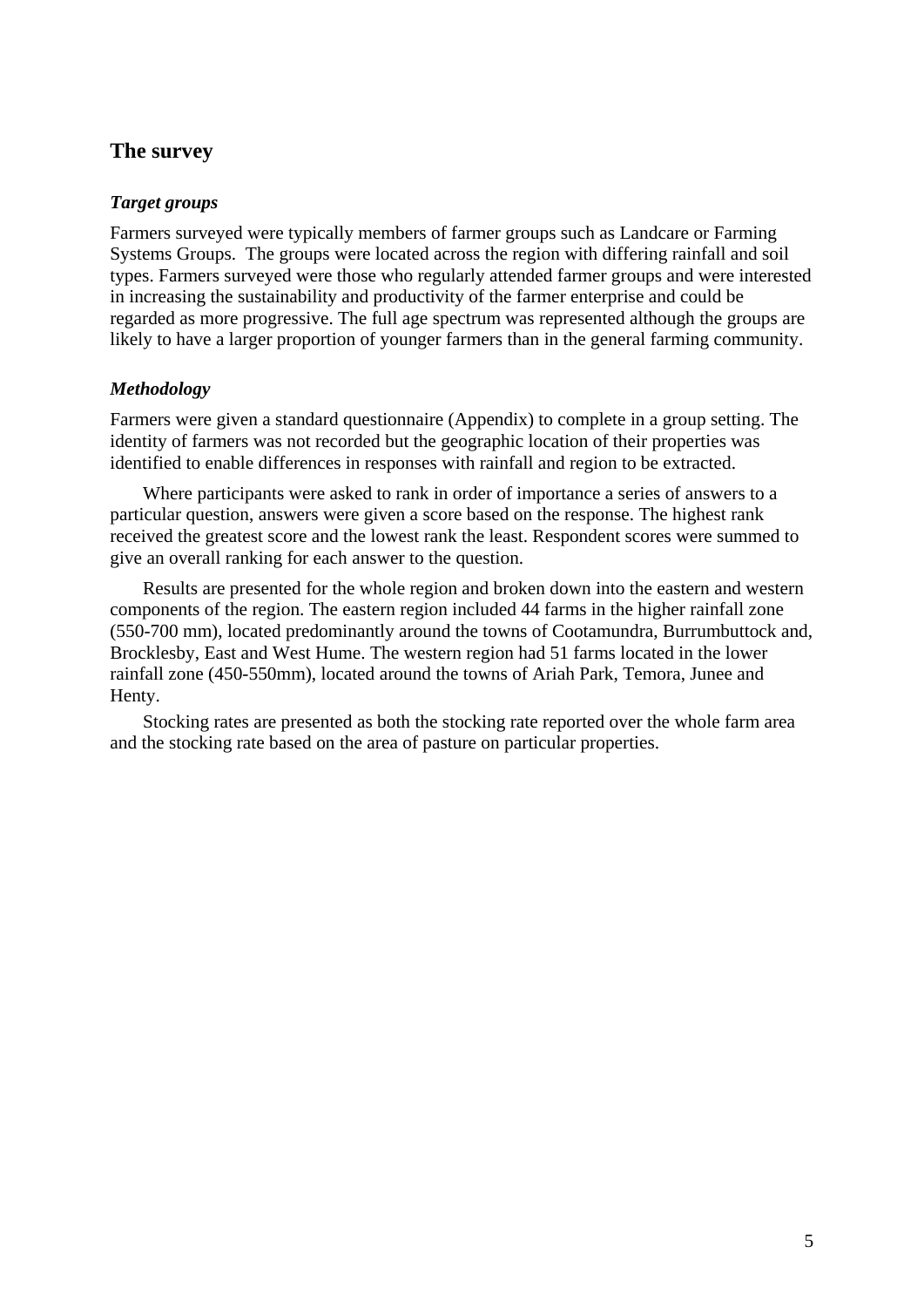## **Results**

#### *Question 1. Percentage of farm sown to crop, perennial pasture and annual pasture*

#### • **Current allocation to crop and pasture**

Based on responses over the whole region, currently at any one time 52% of land is under crop, 29% contains perennial pasture and 19% annual pastures. This represents a relatively high use of perennials in current systems across the region (Table 1 and Fig. 1). A higher proportion of land is under crop in the western region (60%) compared to the eastern region (45%) (Table 1).



#### **Fig. 1. Percentage of land sown to crop, perennial pasture (PP) and annual pasture (AP) over the whole region**

#### • **Changes during the drought**

On average the area under crop and pasture has remained the area relatively constant during the drought with about 52% in crop at any one time (Table 1).

 When responses were split into eastern and western regions, the area under crop remained at 45% in the eastern zone, and increased by 5% to 60% in the west as a result of drought. Perennial pastures were more widely grown in the eastern zone at about 38% of the region with this level the same as pre-drought levels. In the western region, the area sown to perennials reduced by about 4% as a result of drought to the current level of 21%.

| Table 1. Percentage of farms sown to crop, perennial pasture and annual pasture pre-drought, |  |
|----------------------------------------------------------------------------------------------|--|
| currently and planned or the future                                                          |  |

|           | Whole region |     |     |                                                                                  | <b>Eastern zone</b> |     | Western zone |      |     |  |  |
|-----------|--------------|-----|-----|----------------------------------------------------------------------------------|---------------------|-----|--------------|------|-----|--|--|
|           |              |     |     | Pre-drought Current Future Pre-drought Current Future Pre-drought Current Future |                     |     |              |      |     |  |  |
| Crop      | 50%          | 52% | 49% | 45%                                                                              | 45%                 | 42% | 55%          | 60%  | 56% |  |  |
| <b>PP</b> | 31%          | 29% | 36% | 38%                                                                              | 38%                 | 44% | 25%          | 21\% | 29% |  |  |
| AP        | 19%          | 19% | 14% | 18%                                                                              | 17%                 | 14% | 20%          | 20%  | 14% |  |  |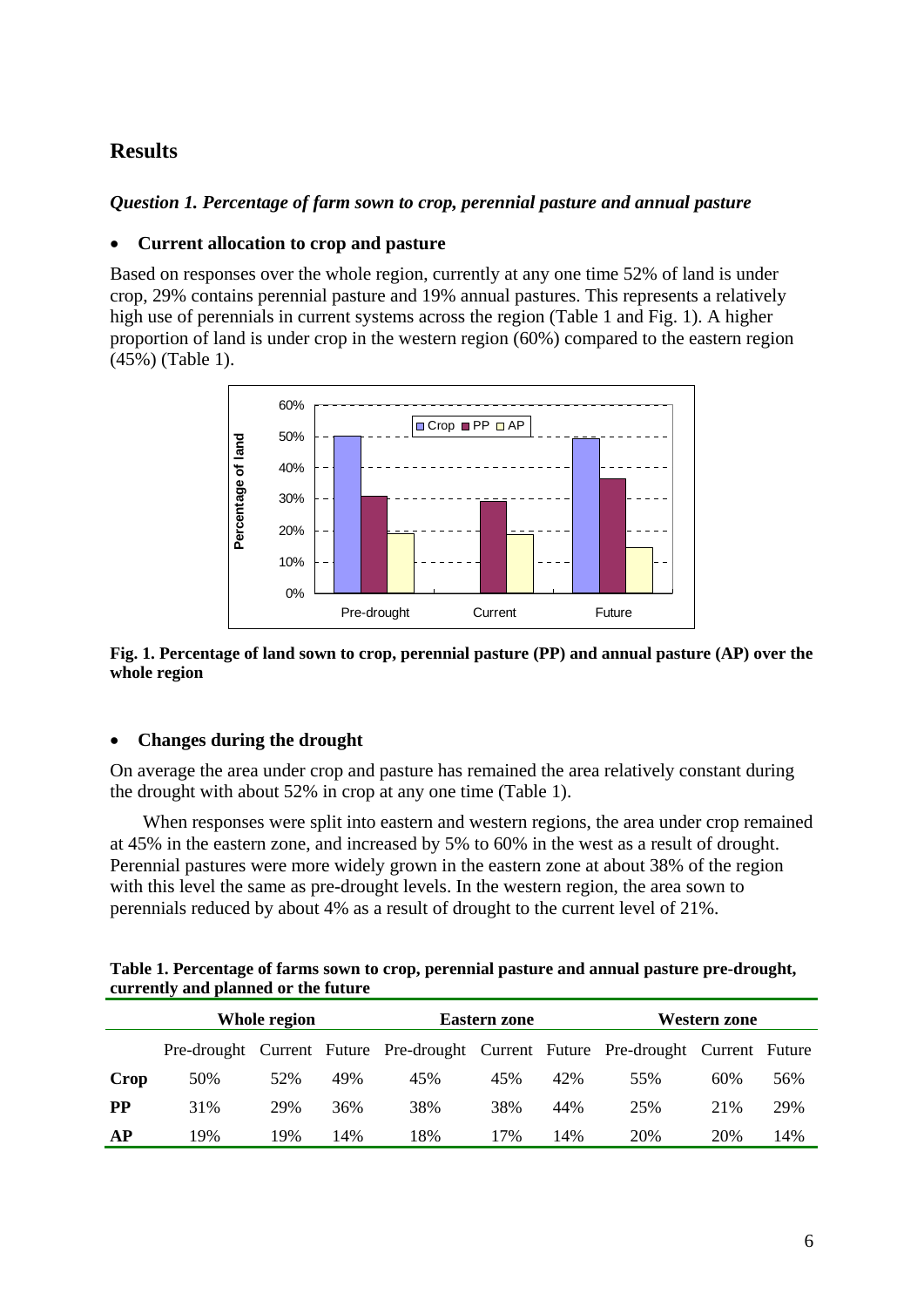#### • **Future trends**

Farmers across the region indicated that in the future they are likely to decrease the area of annual pasture and increase the use of perennial species by about 7%. The area under crop is likely to decline by about 3%. There was no real difference between farmers in the east or west of the region.

#### • **Breakdown of farms based on area of crop**

About 8% of farmers surveyed have an intensive cropping enterprise with > 80% of their property under crop and a low proportion of perennial or annual pasture. The distribution between farms was similar in both the eastern and western regions (Fig. 2).

 Approximately 31% of farms across the whole region have between 60-80% of their land sown to crop. However, the distribution differs markedly with 47% of farms in the west falling into this category and only 11% of farmers in the east.

 Across the region approximately 28% of producers have between 40-60% of their land sown to crop. The distribution is greater for the eastern part of the region with 34% and 24% in the west.

 The number of producers with between 20-40% of their land sown to crop varies between 25% and 16% for the east and west respectively. The average over the whole region is about 20%.

 About 13% of farms across the whole region have a low proportion of crop (<20% crop). The majority of these farms are located in the eastern zone with approximately 20% while the west has approximately 6% of farms with less than 20% of their land area under crop.

#### • **Breakdown of farms based on area of perennial pasture**

Currently 41% of farms across the whole region have less than 20% of their farm sown to perennial pastures. In the east only 25% fall into this category while in the west this category makes up 55% of farmers.

 Over the whole region, 22% of farmers had 40% or more of their farm sown to perennials. The majority of these farmers were located in the eastern region with 36% compared to only 10% in the western region (Fig. 2).

#### **Remark***:*

*Farms in the region continue to allocate approximately half their farm area to pastures despite the apparent greater potential returns from cropping. Reasons given for maintaining a significant livestock enterprise are reliability of income and cash flow from stock which balances the higher input costs and greater seasonal risk associated with cropping. There was no trend to increasing the area sown to crop in the future.* 

 *Only a small proportion of farms (8-9%) are intensively cropped with little or no pasture with most farms maintaining a balanced livestock-crop enterprise mix. Farmers in the drier western zone are more likely to have a higher proportion of crop than in the eastern zone. However, if the recent fall in grain price continues as a result of increased production world wide we could see a shift to a more balanced livestock-crop enterprise.*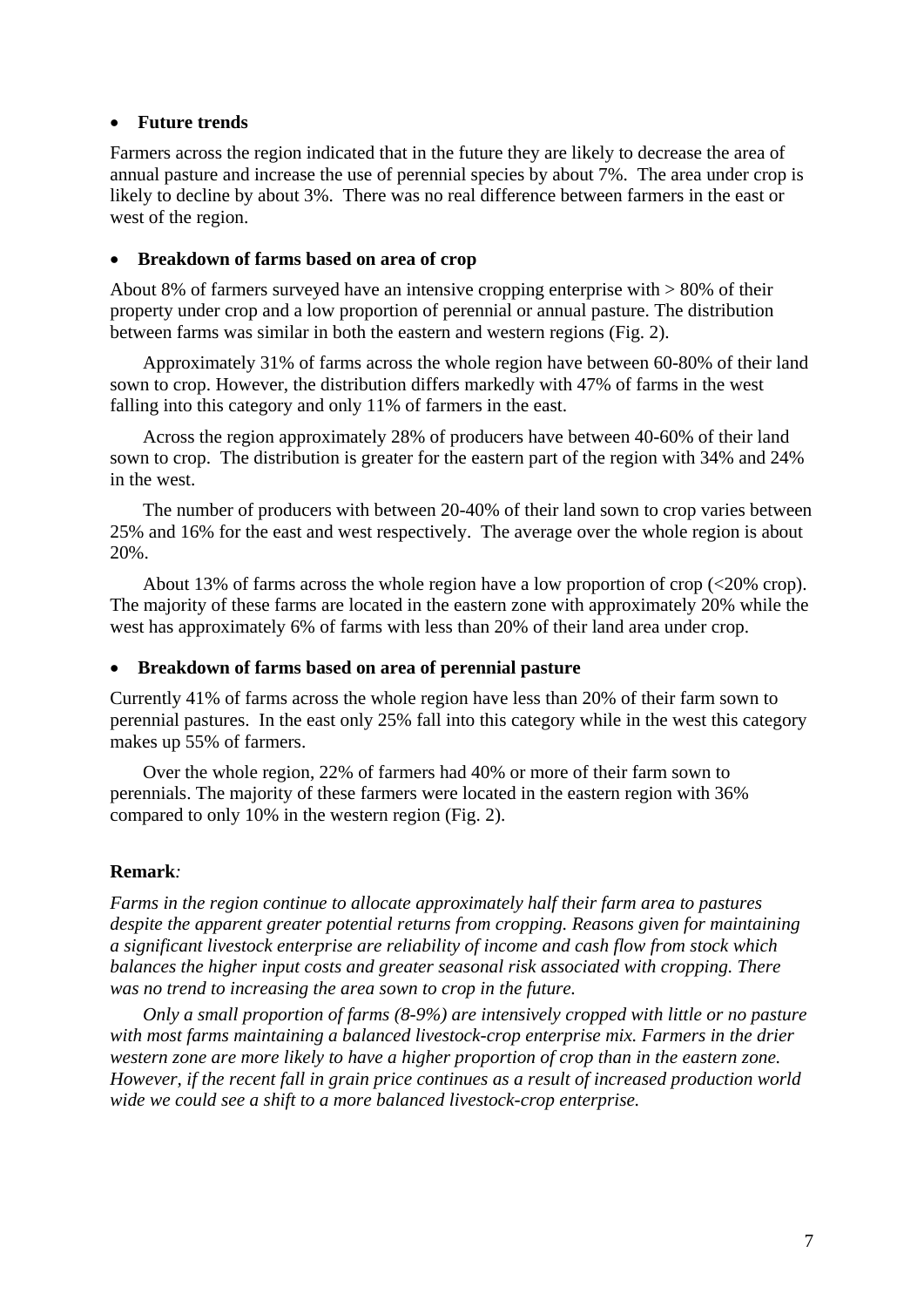



**Fig. 2. Percentage of farms reporting percentage of farm area currently sown to crop, Perennial Pasture (PP) and Annual Pasture (AP)**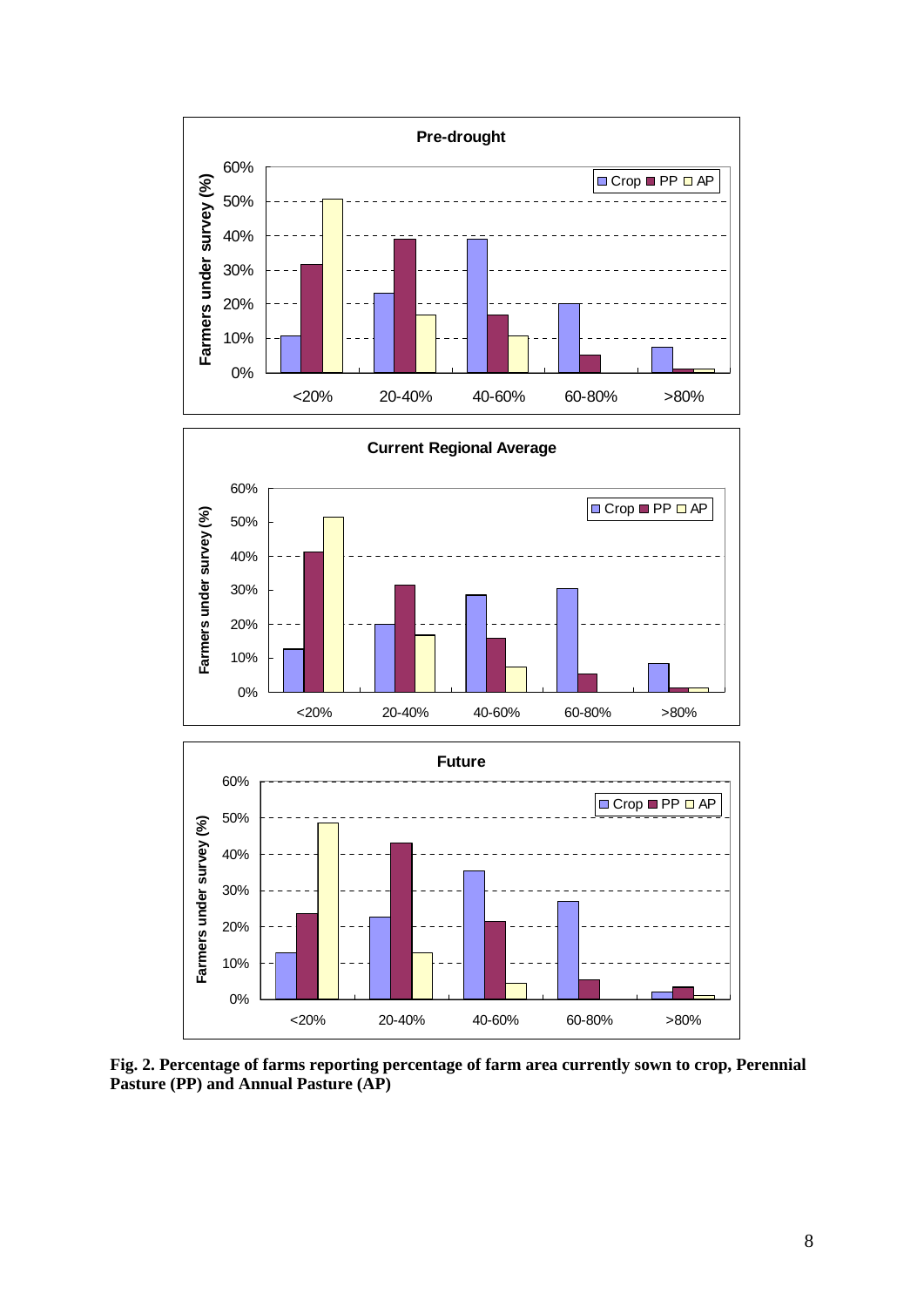#### *Question 2. Percentage of perennial pasture area sown to particular perennial species*

In considering this question it is important to distinguish between the proportions of farms having a species present vs the actual area it occupies on the farm as a percentage of the area sown to perennial pasture.

#### • **Lucerne**

Averaged over the whole region lucerne was the most common perennial species being grown on 84% of all farms (Table 2). This percentage was consistent in both the eastern (86%, Table 3) and western zone (82%, Table 4).

 The actual area of lucerne on farms was similar across the region from east to west. In the west 49% of farms had more than 50% of their perennial pasture area sown to lucerne and the east 46% of farms had more than 50% of their perennial pasture area sown to perennials. In the eastern zone 7% of farms have 90-100% of their perennial pasture area sown to lucerne while in the west this figure is much higher at 37%. Part of this difference is due to a larger number of farms in the east having other perennial species such as phalaris and chicory (see below). This could be explained in part by the presence of more acid soils in the east that are less suitable for growing lucerne.

#### • **Phalaris**

After lucerne the next most common perennial species was phalaris with an average of 48% of farms reporting growing phalaris. A higher proportion of farms in the eastern zone (64%) grew phalaris than in the western zone (35%). Unlike lucerne, few reported large areas of phalaris with only 24% of farmers in the east and 18% of farmers in the west having at least 50% of perennial pasture area under phalaris. In the eastern zone about 29% of farms had between 1 and 30% of perennial pasture area sown to phalaris while in the west there was only12% of farms having up to 30% of pasture area under phalaris (Tables 2-4).

#### • **Native grasses**

Native grass pastures represented the third most common perennial across the whole region with it being reported on 31% of farms. The percentage varied slightly with the eastern zone having 35% compared to 29% in the west. In both the east and western region there tended to be a relatively small area of perennial pastures with native grasses with 12-14% of farms reporting having up to 10% of their perennial pastures being native grasses (Tables 2-4).

#### • **Chicory**

Chicory was sown on 26% of farms across the whole region which was similar to native grasses with 31%. The proportion of farms having chicory was twice as high in the eastern zone with 36% compared to the west with 18%. About 11% of farms reported having chicory present in 41-50% of their perennial pastures and a further 11% of farms had chicory in about 1-20% of perennial pastures across the whole region (Table 2).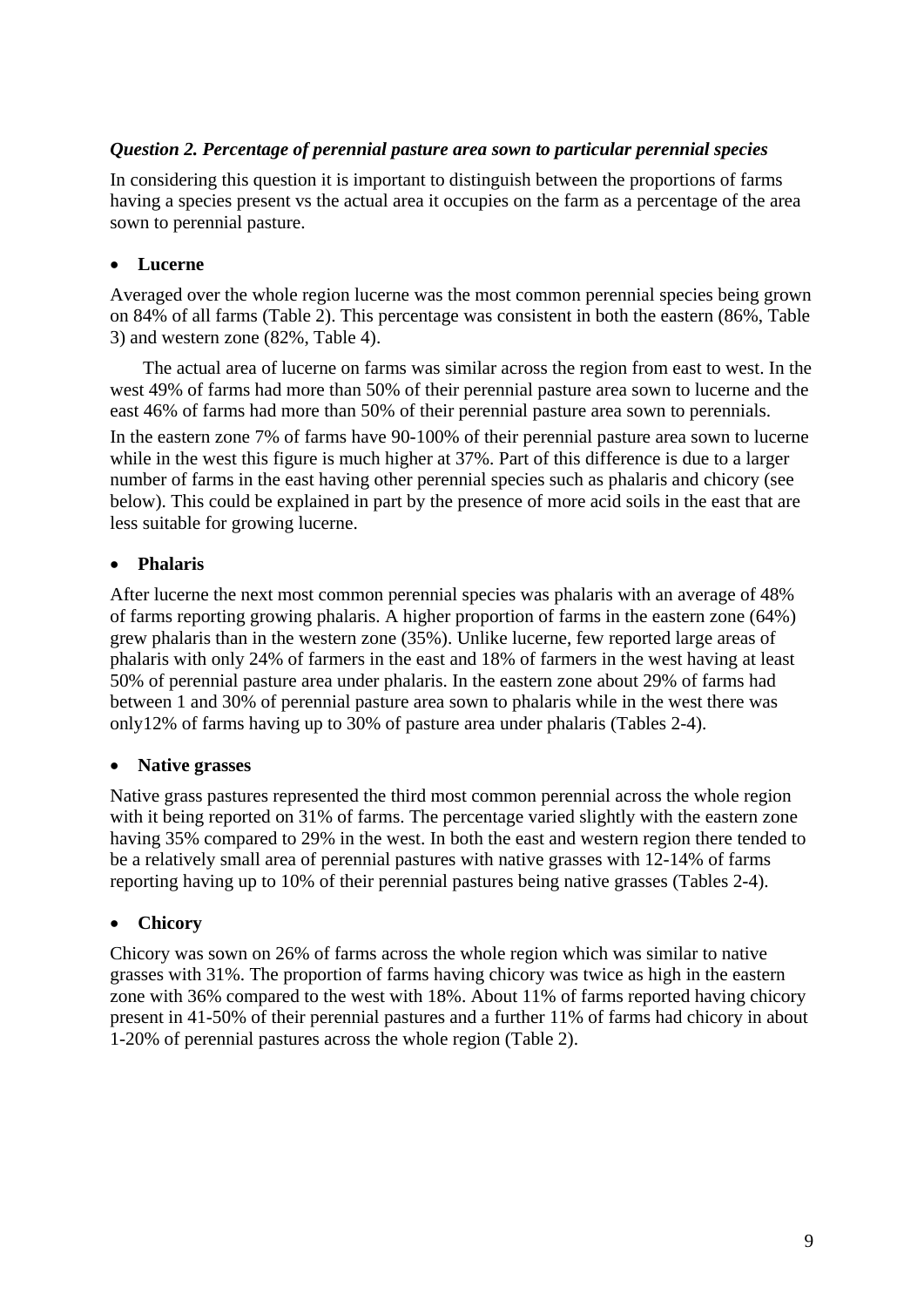#### **Remark***:*

*Lucerne is clearly the most widely grown perennial species with a high level of adoption. Lucerne is less dominant in the eastern zone where issues such as soil acidity and a greater range of perennial options such as phalaris and chicory are available. The eastern zone is also more undulating and in some areas less suitable for rotational grazing which lucerne prefers.* 

| Table 2. Percentage of farms reporting particular percentage of nominated species on their |  |
|--------------------------------------------------------------------------------------------|--|
| property as a percentage of perennial pasture area: Whole region                           |  |

| <b>Species</b>  | 0-10% | 11-20% | 21-30% 31-40% 41-50% 51-60% 61-70% |    |     |    |    | 71-80% | 80-90% | 90-100% | Total farms% |
|-----------------|-------|--------|------------------------------------|----|-----|----|----|--------|--------|---------|--------------|
| Lucerne         | 7%    | 4%     | 4%                                 | 5% | 16% | 4% | 7% | 8%     | 4%     | 23%     | 84%          |
| Chicory         | 4%    | 7%     | 2%                                 | 0% | 11% | 0% | 0% | 0%     | 0%     | 2%      | 26%          |
| <b>Phalaris</b> | 7%    | 6%     | 6%                                 | 3% | 5%  | 3% | 4% | 4%     | 4%     | 4%      | 48%          |
| Native          | 2%    | 7%     | 4%                                 | 2% | 2%  | 1% | 0% | 2%     | 0%     | 0%      | 31%          |
| Pere rye        | 0%    | 2%     | 0%                                 | 0% | 0%  | 0% | 0% | 0%     | 0%     | 0%      | 2%           |
| Fescue          | 1%    | 0%     | 0%                                 | 0% | 1%  | 0% | 0% | 0%     | 0%     | 0%      | 2%           |

**Table 3. Percentage of farms reporting particular percentage of nominated species on their property as a percentage of perennial pasture area: Eastern region** 

| Species 0-10% 11-20% |     |     |    |    | 21-30% 31-40% 41-50% 51-60% 61-70% |    |     | 71-80% | 80-90% | 90-100% | Total farms% |
|----------------------|-----|-----|----|----|------------------------------------|----|-----|--------|--------|---------|--------------|
| Lucerne              | 7%  | 7%  | 7% | 7% | 14%                                | 9% | .4% | $1\%$  | 5%     | 7%      | 86%          |
| Chicory              | 9%  | 14% | 0% | 0% | 11%                                | 0% | 0%  | 0%     | 0%     | 2%      | 36%          |
| Phalaris             | 1%  | 11% | 7% | 5% | 7%                                 | 7% | 5%  | 2%     | 5%     | 5%      | 64%          |
| Native               | 14% | 7%  | 5% | 2% | 2%                                 | 0% | 0%  | 5%     | 0%     | 0%      | 35%          |
| Pere rye             | 0%  | 2%  | 0% | 0% | 0%                                 | 0% | 0%  | 0%     | 0%     | 0%      | 2%           |
| Fescue               | 2%  | 0%  | 0% | 0% | 0%                                 | 0% | 0%  | 0%     | 0%     | 0%      | 2%           |

**Table 4. Percentage of farms reporting particular percentage of nominated species on their property as a percentage of perennial pasture area: Western region** 

|                 |    |    | Species 0-10% 11-20% 21-30% 31-40% 41-50% 51-60% 61-70% |    |     |    |    | 71-80% | 80-90% | 90-100% | Total farms% |
|-----------------|----|----|---------------------------------------------------------|----|-----|----|----|--------|--------|---------|--------------|
| Lucerne         | 8% | 2% | 2%                                                      | 4% | 18% | 0% | 2% | 6%     | 4%     | 37%     | 82%          |
| Chicory         | 0% | 2% | 4%                                                      | 0% | 10% | 0% | 0% | 0%     | 0%     | 2%      | 18%          |
| <b>Phalaris</b> | 4% | 2% | 6%                                                      | 2% | 4%  | 0% | 4% | 6%     | 4%     | 4%      | 35%          |
| Native          | 2% | 8% | 4%                                                      | 2% | 2%  | 2% | 0% | 0%     | 0%     | 0%      | 29%          |
| Pere rye        | 0% | 2% | 0%                                                      | 0% | 0%  | 0% | 0% | 0%     | 0%     | 0%      | 2%           |
| Fescue          | 0% | 0% | 0%                                                      | 0% | 2%  | 0% | 0% | 0%     | 0%     | 0%      | 2%           |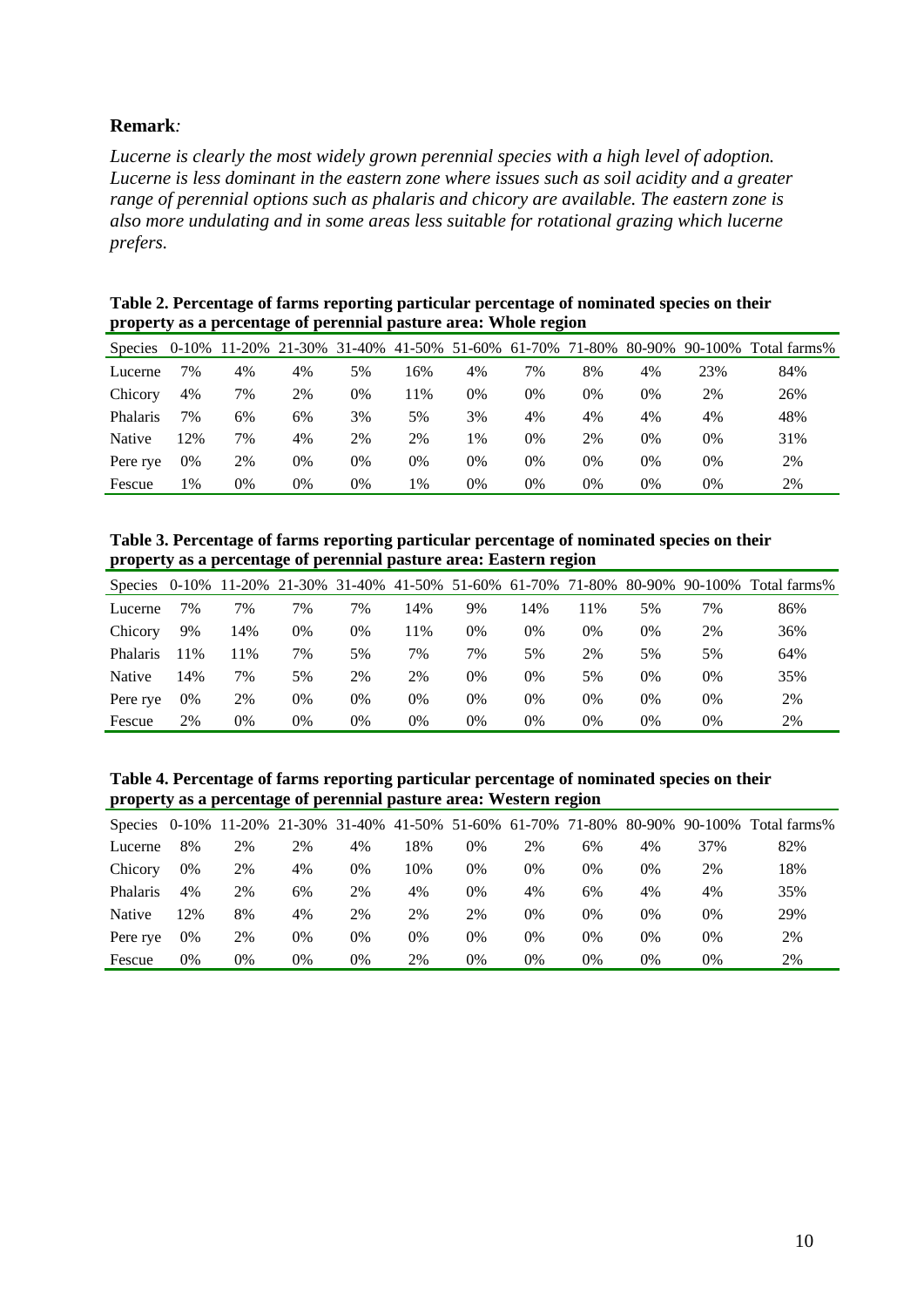#### *Question 3. Do you establish perennial pastures by undersowing?*

Over the whole region 83% of farmers used cover-cropping (undersowing) at some time to establish pastures (Table 5).

 Cover-cropping is more common in the western region with 93% of farmers using it at some time for pasture establishment compared to only 73% of farmers in the eastern zone.

 In the western zone approximately two thirds (69%) of farmers either mostly or always use cover-cropping to sow perennial pastures. In the east the number of farmers is less at approximately 43%.

 Although the effect of drought on future pasture sowing techniques was not asked, recent interviews with farmers suggest the use of cover-cropping is declining with the drier weather resulting in an increase in direct sowing without a cover crop.

#### **Remark***:*

*Cover-cropping has clearly been the dominant method of pasture establishment. It is seen as an effective way of reducing the cost of pasture establishment by avoiding additional cultivation and sowing costs. The success of this technique however is much lower under moisture stress conditions and although not asked as part of the survey farmers are reporting a high failure rate in lower rainfall years. As a result many farmers report moving away from cover-cropping to direct pasture sowings in the year after crop. There was a lot of interest from farmers in obtaining better information on the effectiveness of cover-cropping under moisture limiting conditions in terms of the effect on pasture establishment and long term pasture productivity.* 

| <b>Response</b> | Whole region | <b>Eastern region</b> | <b>Western region</b> |
|-----------------|--------------|-----------------------|-----------------------|
| Never           | 17%          | 27%                   | 7%                    |
| Sometimes       | 30%          | 29%                   | 25%                   |
| Mostly          | 33%          | 33%                   | 27%                   |
| Always          | 20%          | 10%                   | 42%                   |

#### **Table 5. Percentage of farms using undersowing for establishing pastures on average over whole region and in the eastern and western zone**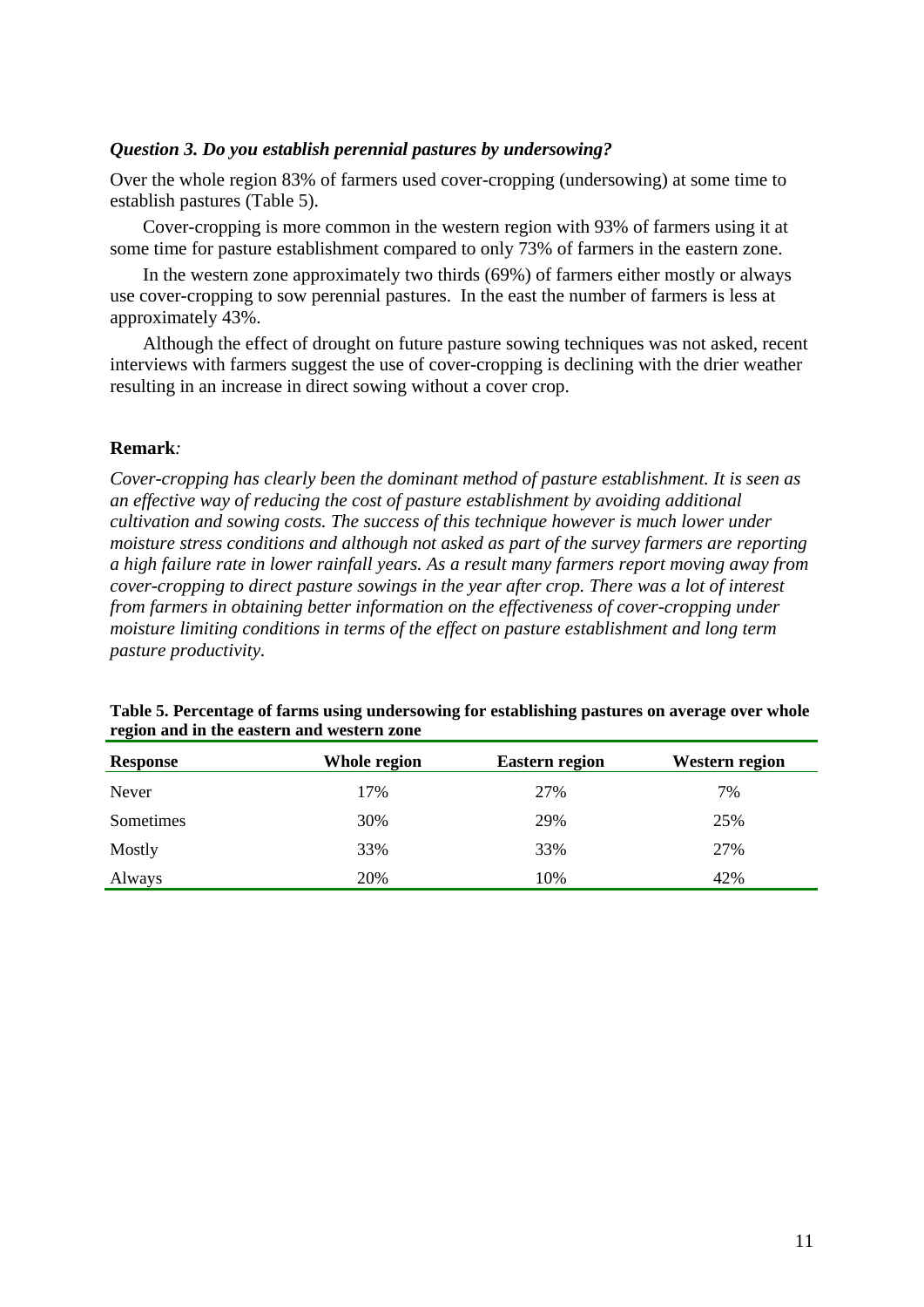#### *Question 4. Reasons for sowing perennial pasture.*

Respondents were asked to rank the reasons for sowing perennial pastures (one being the highest to six being the lowest). Each rank was then weighted to produce an overall score. Rank 1 had a weighting of six, rank 2 a weighting of five and so on down to rank six with a weighting of one (Table 6).

 Increased stocking rate was ranked number one by 48 respondents. It also had the highest total score of 448 across all 6 rankings and the highest combined score of 401 for the top three ranks.

 It is interesting that increased stocking rates was the main reason for sowing perennial pastures even though stocking rates have been steadily declining over last few years as a result of the drought.

 The 'increased turnoff weights' was ranked first by only 16 respondents yet 33 respondents ranked it second and 19 respondents ranked it third. This gave a combined score for the top three ranks of 337 and a total combined score across the six ranks of 397.

 The 'reduced need for supplementary feeding' was ranked first by 26 respondents yet its total combined score for all six ranks was 405 and only 351 for the combined top three ranks.

 While it could be argued either way which is ranked second or third, in reality 'increased turn off weights' and 'reduced supplementary feeding' are linked as there are tradeoffs depending on when lambing occurs. Lambing early in the year results in increased supplementary feeding of ewes but higher turn off weights of progeny, while lambing later results in reduced supplementary feeding of ewes but lower turn off weights. Extending the growing window at both ends of the growing season benefits both.

#### **Remark:**

*Perennial pastures are seen by farmers as conveying significant benefits to livestock in terms of increasing stocking rates, higher growth rates and reduced need for supplementary feeding. This suggests that the feed supply curve from perennials is better matched to animal livestock requirements than annual pasture production. Nitrogen fixation and natural resource management (NRM) scored 307 and 285, respectively. While they are lower than production type priority, they are still important priorities on farmers prospect.* 

| Table 6. Ranking of reasons why respondents grow perennial pastures                      |    |    |    |       |       |   |
|------------------------------------------------------------------------------------------|----|----|----|-------|-------|---|
| Number of respondents and weighted score Rank1 Rank 2 Rank 3 Weighted score Overall rank |    |    |    |       |       |   |
|                                                                                          |    |    |    | Total | Top 3 |   |
| Increased stocking rate                                                                  | 48 | 13 | 12 | 448   | 401   |   |
| Increased livestock turnoff weight                                                       | 16 | 33 | 19 | 397   | 337   | 3 |
| Reduced need for supplementary feed                                                      | 26 | 19 | 25 | 405   | 351   | 2 |
| N fixation                                                                               | 9  | 12 | 17 | 307   | 182   | 4 |
| NRM issues                                                                               | 11 | 10 | 9  | 285   | 152   | 5 |

12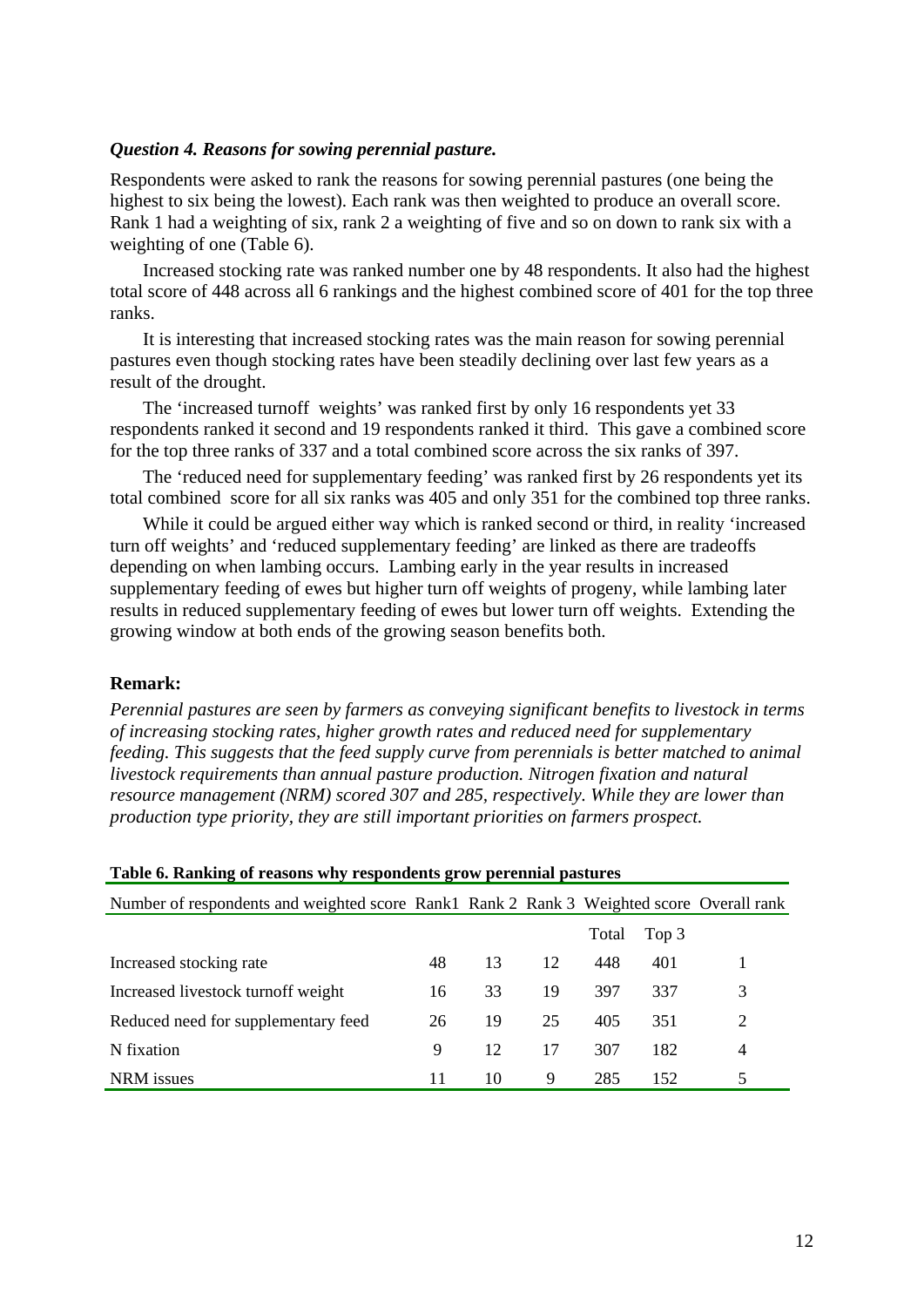#### • **Positive experiences with perennial pasture species.**

Respondents were asked to identify positive experiences they have had with their two main perennial pasture species.

 The main advantages of lucerne reported were providing feed when nothing else grows (73 respondents out of 95), production of feed following summer rain (71), and surviving the drought well (54).

 The result for chicory were less clear, however 16 of the 95 respondents felt that it provides feed when nothing else grows and responds well to summer rain.

 Phalaris scored well in environmental aspects with 41 of the 95 respondents identifying it provides improved year round ground cover and improves soil organic matter. It also survived the drought well (Table 7).

#### • **Negative experiences with perennial pasture species**

Respondents were asked to identify negative experiences they have had with their two main perennial pasture species.

 The two main negative experiences for lucerne were its costly to sow (51 of 95 respondents) and its difficulty to kill prior to the cropping phase (34). Nineteen respondents felt it reduced yields in the following crop (Table 8). Eleven and 10 respondents felt lucerne and phalaris were hard to sown and establish, respectively.

 There were no major negative experiences with chicory other than its poor survival and costly to sow.

 Twenty-five of 95 respondents felt that phalaris was costly to sow and 14 respondents felt it did not survive the drought well which is in contrast to 21 respondents who felt that it did.

#### **Remark***:*

*Phalaris was seen as increasing ground cover whereas anecdotally lucerne has been seen as providing poor ground cover and promoting soil erosion. Several respondents sow chicory with lucerne to potentially reduce red gut in sheep and or soil erosion.* 

| pasture species.                      |         |                |                 |
|---------------------------------------|---------|----------------|-----------------|
| <b>Response</b>                       | Lucerne | <b>Chicory</b> | <b>Phalaris</b> |
| Survived drought well                 | 54      |                |                 |
| Provides feed when nothing else grows | 73      |                |                 |

Good feed response from summer rain 71 8 10 Improved organic matter 21 3 15 Improved year round ground cover 30 3 3 3 26

| Table 7. Number of respondents reporting positive experiences with the 3 main perennial |  |
|-----------------------------------------------------------------------------------------|--|
| pasture species.                                                                        |  |

| Table 8. Respondents negative experiences with the three main perennial pasture species. |  |  |  |  |  |
|------------------------------------------------------------------------------------------|--|--|--|--|--|
|------------------------------------------------------------------------------------------|--|--|--|--|--|

| <b>Response</b>                      | Lucerne | <b>Chicory</b> | <b>Phalaris</b> |
|--------------------------------------|---------|----------------|-----------------|
| Hard to sow (poor establishment)     | 11      |                | 10              |
| Poor survival                        | 15      | 7              | 14              |
| Costly                               | 51      |                | 25              |
| Difficult to manage grazing          | 17      |                |                 |
| Difficult to kill for cropping       | 34      |                | 8               |
| Lower yield after perennial pastures | 19      |                |                 |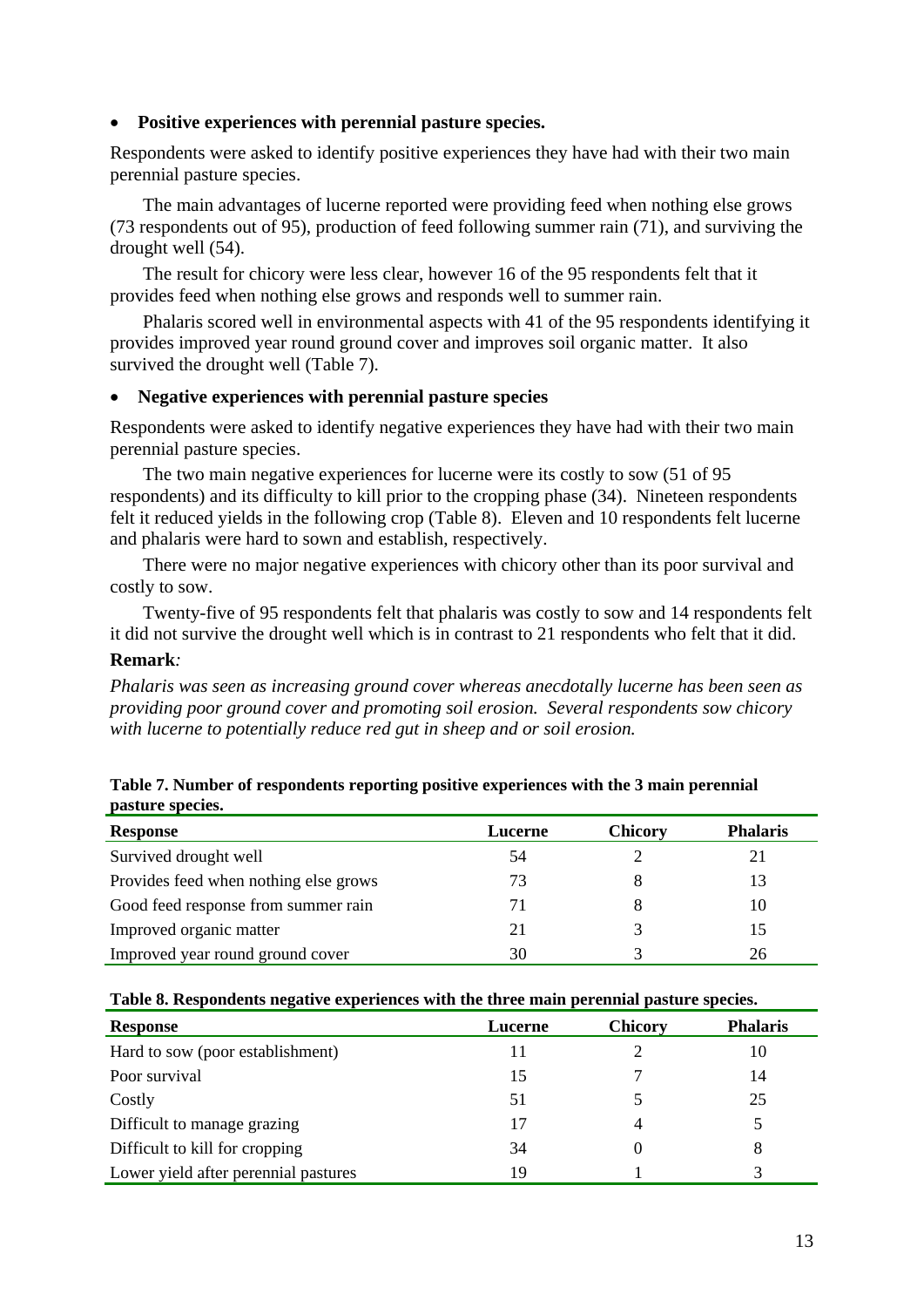#### *Question 5. Stocking rate*

Of the 95 survey respondents, 76 run sheep and 29 run cattle with some producers running both. In the east of the region 34 respondents run sheep and 18 run cattle which equates to an approximate ratio of 2 to 1. In the west the ratio is much larger, for every single cattle producer there is approximately 3.5 sheep producers

#### • **Sheep stocking rates (ewes)**

Over the whole region, the number of sheep varied from 1 to 10 ewes/ha based on the stock carried over the whole farm area. The most common stocking rate was 1-2 ewes/ha with 41% of farms reporting this carrying capacity (Fig. 3a). The average was 2.1 ewes/ha and this varied from 2.4 ewes/ha in the east to 1.8 ewes/ha in the west. Approximately 80 % of farms in both the east and western areas of the region run up to 3 ewes/ha.

 When stocking rates were expressed as the number carried per unit area of pasture, stocking rates were approximately twice as high as when based on the whole farm area with most farms carrying between 3 and 5 ewes/ha (Fig. 3b). A small proportion of farms carried stocking rates as high as 18 ewes/ha.

 As a result of the drought the number of ewes run per hectare (whole farm basis) has fallen by 15% from an average of 2.4 ewes/ha pre-drought. The decline was greater in the western region with a 21% drop compared to 9% in the east (Fig. 3a).

 The number of farms carrying 3 ewes/ha over and greater the whole farm declined while there was a corresponding increase in the number of farms carrying up to 2 ewes/ha (Fig. 3a).

 The number of lambs run per hectare has decreased by approximately 16% down to 1 lamb/ha from 1.2 lambs/ha. This figure is approximately half the number of ewes carried per hectare. The reason for this difference may be a result of some confusion between animals bred and actually sold as lambs.

#### **Remark***:*

*The most common stocking rates are relatively low when measured on a whole farm area basis but they increase to around 3-8 ewes/ha when the area sown to crop is removed. A small group of farms maintain relatively high stocking rates of approximately 12-18 ewes/pasture ha. Farmers with these very high stocking rates may be relying on grazing cereal crops over winter or supplementary grain feeding.* 



**Fig. 3. Percentage of farms reporting nominated stocking rate (ewes/ha) across the whole region**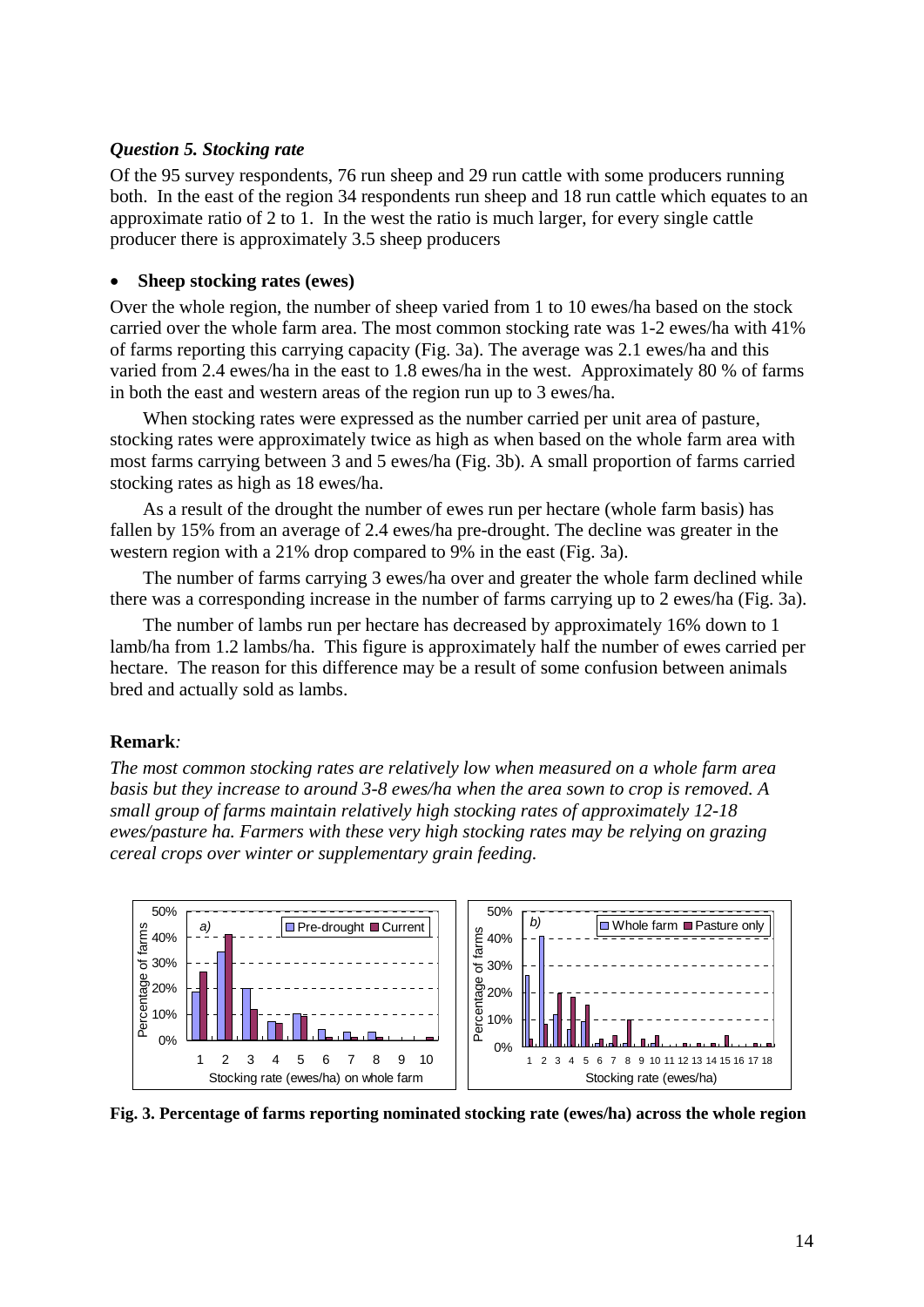#### • **Cattle stocking rates (cows)**

Most farms (90%) reported cattle stocking rates of less than 1 cow/ha expressed on a total farm area with 69% reporting a stocking rate less than 0.5 cows/ha. The average number of cows carried across the whole region was 1.1 cows/ha with no real difference between east and west (Fig. 4a).

 The number of cows run per hectare has decreased with drought by approximately 16% down from 1.3 cows/ha. In the east the drop has been the greatest with 21% compared to the west with only an 8% fall.

 There was also a fall of approximately 50% in the number of steers and heifers carried, however this figure may be less accurate as there appears to be some confusion with farm bred and purchased animals.

 When stocking rates are expressed on the basis on pasture area only, there was little change in the number of farms carrying 1 cow/ha but a marked decline in the number carrying 0.5 cows /pasture ha and an increase in the number carrying 3.5-5 cows/pasture ha (Fig. 4b).

#### **Remark***:*

*The responses show cattle stocking rates have declined due to drought and are considerably lower in the eastern areas than in the west. It appears that the number of animals grown out or traded has decreased dramatically as producers place greater priority on breeders.* 



**Fig. 4. Percentage of farms reporting nominated stocking rate for cattle pre-drought and currently in whole region**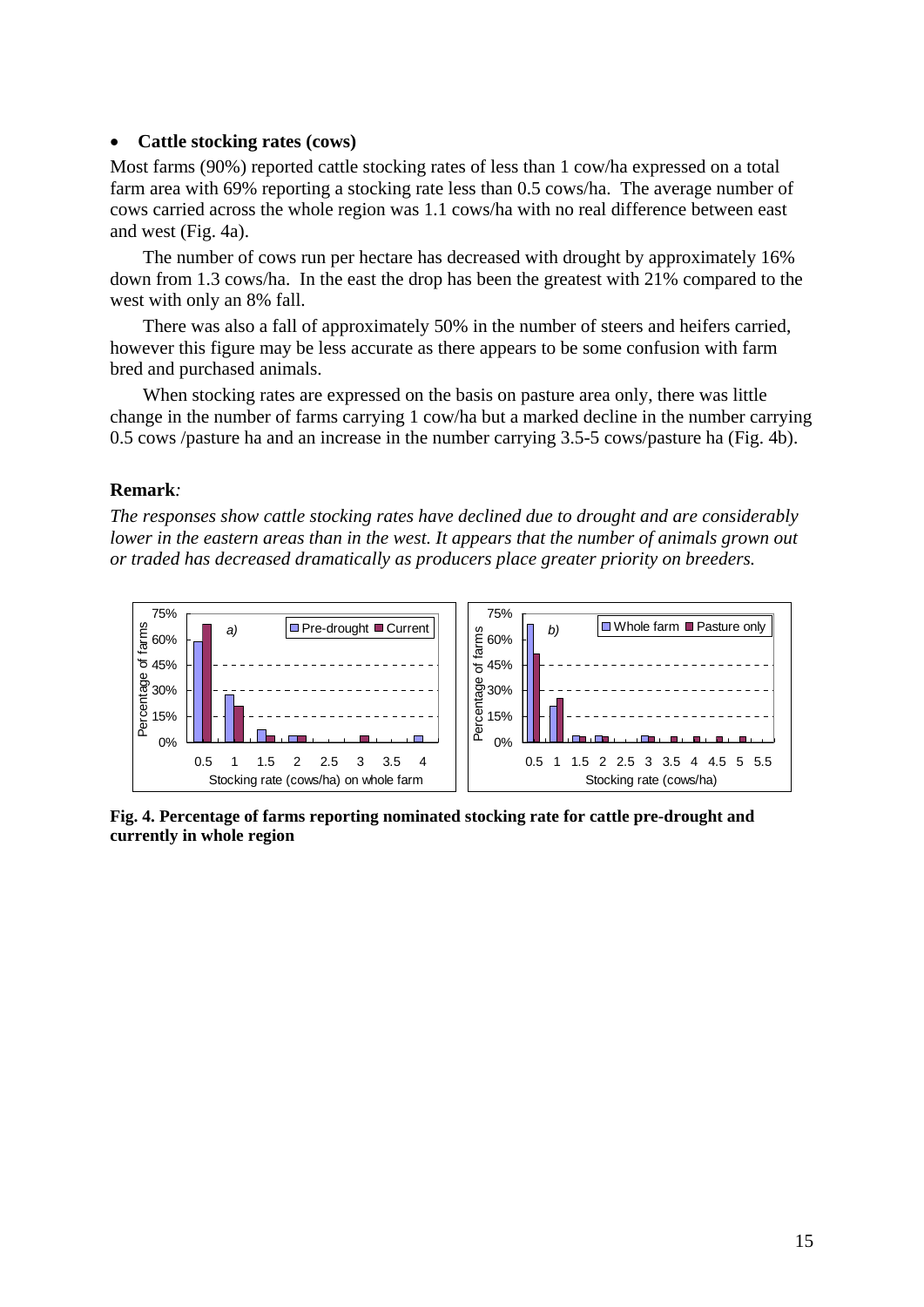#### • **Lambing time**

The most common lambing time over the region was April-May with 42% of farms reporting lambing at this time, followed by 31% of farms lambing in July-August. The proportion of farms lambing in April-May was similar across the eastern and western parts of the region. The spring lambing was more spread out in the western region with 16% of farms lambing in July and 13% in August compared to 8% in July and 25% in August in the east. In the west approximately 13% of farms lamb in March compared to 6% in the east (Table 9 and Fig. 5).

 As a result of the drought, there had been a decline in the total number of farms lambing in April and an increase in June lambing in the east and in the west the decline in April lambing was compensated by an increase in May lambing.

#### **Remark***:*

*Responses suggest that lambing time has been delayed in both spring and autumn due to drought. The autumn delay could reflect the delayed start to the growing season and reduced autumn feed that is occurring during the extended drought in the region*.

|  |  | Table 9. Percentage of farmers who lamb in nominated month |
|--|--|------------------------------------------------------------|
|  |  |                                                            |

|             | Jan | Feb | Mar | Apr | May | Jun | Jul | Aug | Sep | Oct |
|-------------|-----|-----|-----|-----|-----|-----|-----|-----|-----|-----|
| Pre-drought | 0%  | 1%  | 9%  | 29% | 7%  | 5%  | 3%  | 18% | 8%  | 0%  |
| Current     | 0%  | 0%  | .0% | 21% | 21% | 9%  | 2%  | 19% | 9%  | 0%  |



**Fig. 5. Percentage of farms lambing in nominated month for each region pre-drought and currently**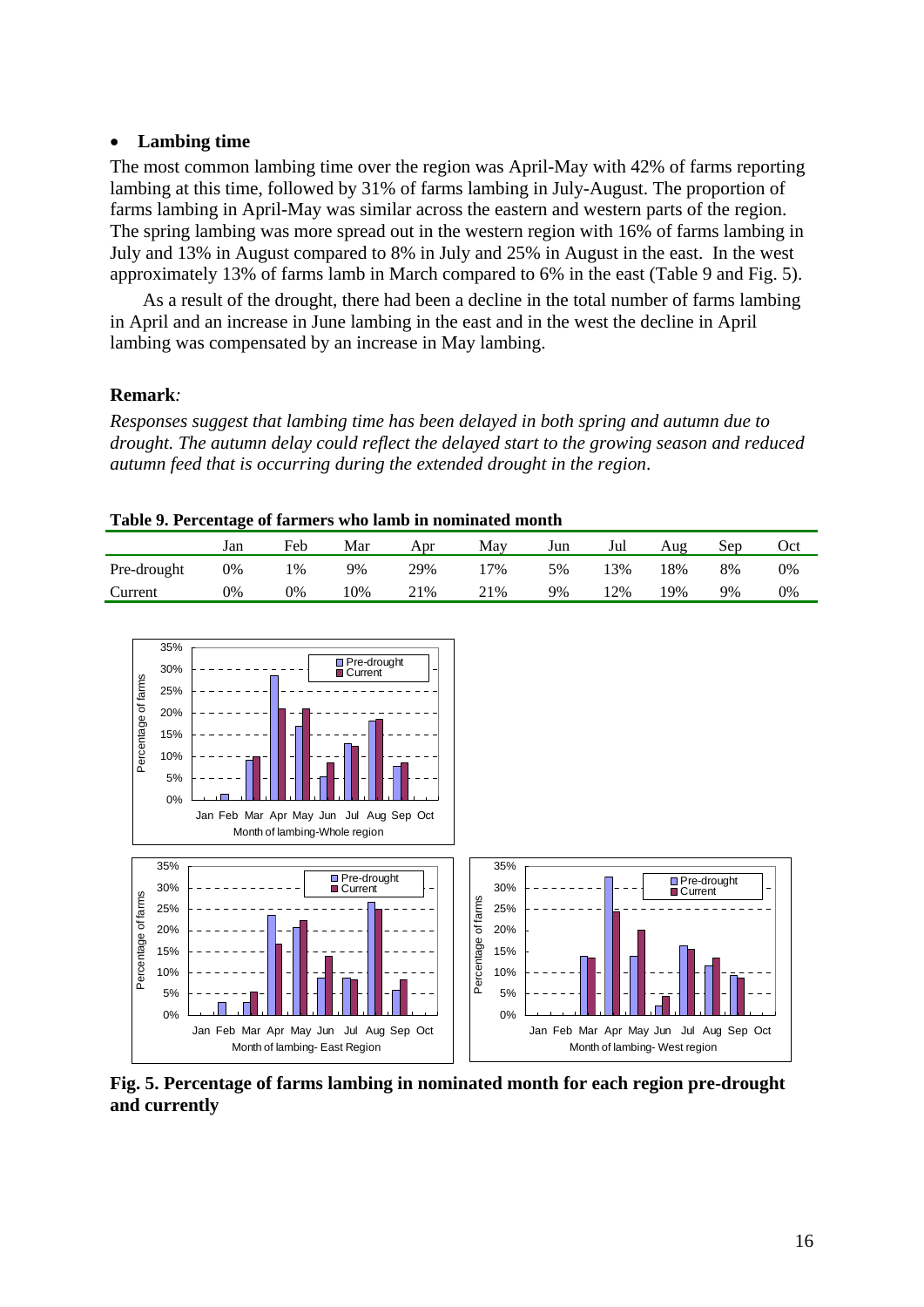#### • **Calving time**

Across the whole region calving was spread between February to October. By far the largest majority of farms calved in August –September with 54% and a smaller number in February with 18%. There was little change due to drought except for 3% of farmers calving in September rather than August (Table 10 and Fig. 6).

 Calving in the western region was concentrated in August with 50% of farms calving at this time compared to only 32% in the east. However the number of farmers calving in September was higher in the eastern region at 21% compared to only 7% in the west.

#### **Remark***:*

*Calving is concentrated in August-September although there is a more even spread in the eastern areas. The responses show that calving time has been relatively unaffected by the drought other than a small shift between August and September calving in the east.* 

**Table 10. Percentage of farmers who calve in nominated month (calving month) averaged across the region** 

|             | Jan | Feb | Mar | Apr | Mav | Jun | Jul | Aug | sep | Oct |
|-------------|-----|-----|-----|-----|-----|-----|-----|-----|-----|-----|
| Pre-drought | 0%  | 15% | 6%  | 6%  | 6%  | 3%  | 6%  | 42% | 2%  | 3%  |
| Current     | 0%  | 18% | 3%  | 3%  | 6%  | 3%  | 9%  | 39% | 15% | 3%  |



**Fig. 6. Percentage of farms reporting calving in nominated month for each region pre-drought and currently**